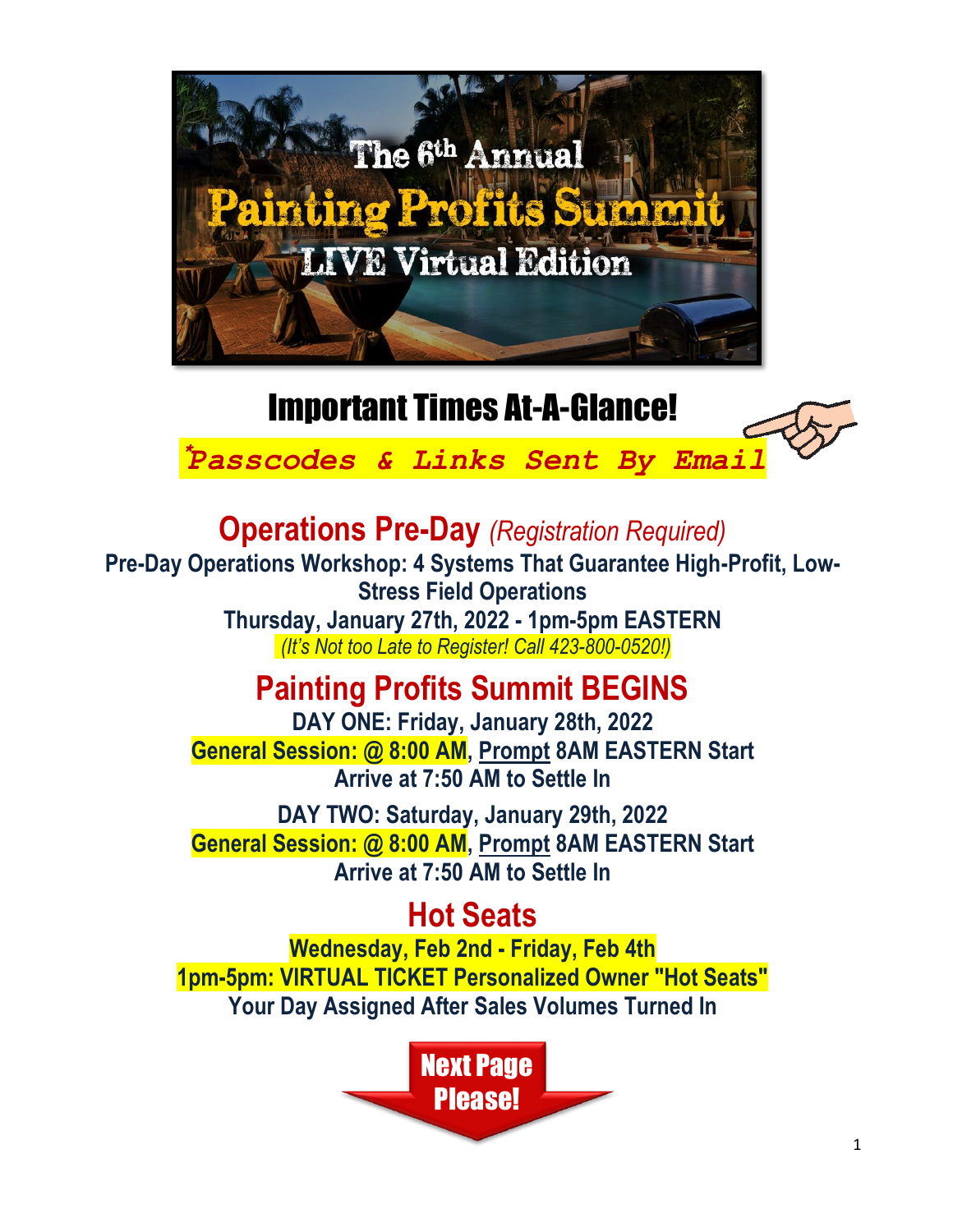# Preparing for Your Hot Seat! **Read & Complete This Worksheet**

At the 2022 Painting Profits Summit, your business will have an opportunity to be in the spotlight. With all eyes on you, your peer group will help you solve your toughest painting problems. Here's how it works:

### **Step ONE:**

#### **GIVE: Reveal the Best "Secret" You Have Discovered for a Better Painting Business and Provide Helpful Examples or Templates to the Group**

Every owner has "aha" moments... Moments when you discover something that makes a big difference in your painting business. **What could it be?** A strategy, tactic, or method that really helped you a ton. It could be a resource, tool, or vender that changed the way you run your business or produced amazing results for you. **What could it pertain to?** Generating leads, closing sales, increasing profits, hiring staff, managing employees, controlling expenses, improving operations, or creating peace-of-mind. Essentially, anything that has dramatically impacted an important and meaningful aspect of your painting business.

Question #1: Write out two or three things that you have discovered that have made a monumental difference in your painting business? **Now, PICK ONE!**

 $\_$  , and the set of the set of the set of the set of the set of the set of the set of the set of the set of the set of the set of the set of the set of the set of the set of the set of the set of the set of the set of th  $\_$  , and the set of the set of the set of the set of the set of the set of the set of the set of the set of the set of the set of the set of the set of the set of the set of the set of the set of the set of the set of th  $\_$  ,  $\_$  ,  $\_$  ,  $\_$  ,  $\_$  ,  $\_$  ,  $\_$  ,  $\_$  ,  $\_$  ,  $\_$  ,  $\_$  ,  $\_$  ,  $\_$  ,  $\_$  ,  $\_$  ,  $\_$  ,  $\_$  ,  $\_$  ,  $\_$  ,  $\_$  ,  $\_$  ,  $\_$  ,  $\_$  ,  $\_$  ,  $\_$  ,  $\_$  ,  $\_$  ,  $\_$  ,  $\_$  ,  $\_$  ,  $\_$  ,  $\_$  ,  $\_$  ,  $\_$  ,  $\_$  ,  $\_$  ,  $\_$  ,  $\_$  ,  $\_$  ,  $\_$  ,  $\_$  ,  $\_$  ,  $\_$  ,  $\_$  ,  $\_$  ,  $\_$  ,  $\_$  ,  $\_$  ,  $\_$  ,  $\_$  ,  $\_$  ,  $\_$  ,  $\_$  ,  $\_$  ,  $\_$  ,  $\_$  ,  $\_$  ,  $\_$  ,  $\_$  ,  $\_$  ,  $\_$  ,  $\_$  ,  $\_$  ,  $\_$  ,  $\_$  ,  $\_$  ,  $\_$  ,  $\_$  ,  $\_$  ,  $\_$  ,  $\_$  ,  $\_$  ,  $\_$  ,  $\_$  ,  $\_$  , and the set of the set of the set of the set of the set of the set of the set of the set of the set of the set of the set of the set of the set of the set of the set of the set of the set of the set of the set of th

Question  $\sharp 2$ : After you select the BEST ONE, how could you quickly explain it to the group and provide handouts or examples (REQUIRED) for the group to take-away and use later?

 $\_$  , and the set of the set of the set of the set of the set of the set of the set of the set of the set of the set of the set of the set of the set of the set of the set of the set of the set of the set of the set of th  $\_$  , and the set of the set of the set of the set of the set of the set of the set of the set of the set of the set of the set of the set of the set of the set of the set of the set of the set of the set of the set of th

### **Step TWO:**

### **GET: What ONE Big, Hairy Challenge or Problem Are You Facing in Your Painting Business That You Desperately Want to Have SOLVED by the Group?**

 $\_$  ,  $\_$  ,  $\_$  ,  $\_$  ,  $\_$  ,  $\_$  ,  $\_$  ,  $\_$  ,  $\_$  ,  $\_$  ,  $\_$  ,  $\_$  ,  $\_$  ,  $\_$  ,  $\_$  ,  $\_$  ,  $\_$  ,  $\_$  ,  $\_$  ,  $\_$  ,  $\_$  ,  $\_$  ,  $\_$  ,  $\_$  ,  $\_$  ,  $\_$  ,  $\_$  ,  $\_$  ,  $\_$  ,  $\_$  ,  $\_$  ,  $\_$  ,  $\_$  ,  $\_$  ,  $\_$  ,  $\_$  ,  $\_$  ,  $\_$  ,  $\_$  ,  $\_$  ,  $\_$  ,  $\_$  ,  $\_$  ,  $\_$  ,  $\_$  ,  $\_$  ,  $\_$  ,  $\_$  ,  $\_$  ,  $\_$  ,  $\_$  ,  $\_$  ,  $\_$  ,  $\_$  ,  $\_$  ,  $\_$  ,  $\_$  ,  $\_$  ,  $\_$  ,  $\_$  ,  $\_$  ,  $\_$  ,  $\_$  ,  $\_$  ,  $\_$  ,  $\_$  ,  $\_$  ,  $\_$  ,  $\_$  ,  $\_$  ,  $\_$  ,  $\_$  ,  $\_$  ,  $\_$  ,  $\_$  , and the set of the set of the set of the set of the set of the set of the set of the set of the set of the set of the set of the set of the set of the set of the set of the set of the set of the set of the set of th

Question #3: Write out your ONE biggest problem and succinctly explain it.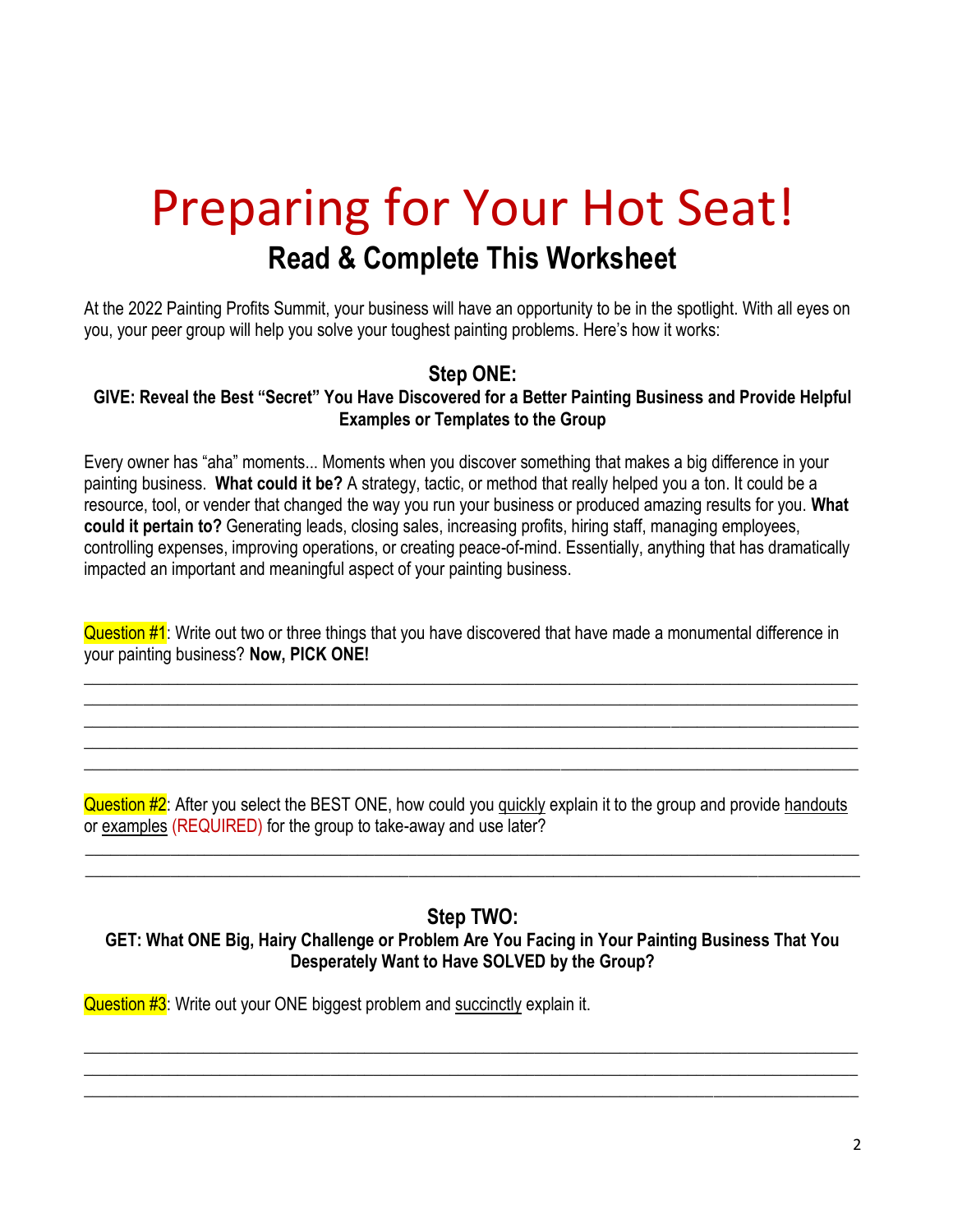*NOTE: Before You Begin Your Hot Seat, You Will Be Asked Four or Five Simple Questions About Sales, Crew Size, Service Mix, and Years in Business to Give the Group an Idea of Your Background, Size, and Experience.* 

 $\_$  , and the set of the set of the set of the set of the set of the set of the set of the set of the set of the set of the set of the set of the set of the set of the set of the set of the set of the set of the set of th  $\_$  , and the set of the set of the set of the set of the set of the set of the set of the set of the set of the set of the set of the set of the set of the set of the set of the set of the set of the set of the set of th

## Read Carefully, Complete Quickly!

**Congratulations on registering for the 2022 Painting Profits Summit! To make the most of the opportunity, please take the following steps:**

**Fill Out Your Pre-Summit Survey (APPC Members Only)**

**Warning**: If you do not do this, Jennifer will *FLOG YOU* until you do! It only takes about ten minutes to complete for APPC MEMBERS. So, fill it out NOW and avoid the thumping!

**APPC Member Survey:**

**<https://www.surveymonkey.com/r/PPS-2022>**

# *Agenda (All Times Eastern)*



ALL VIRTUAL EVENT INFO & Passcodes Sent By Email

*Times and Line-Up Subject to Change*

### **PRE-DAY**

**Operations Pre-Day** *(Registration Required)* **Pre-Day Operations Workshop: 4 Systems That Guarantee High-Profit, Low-Stress Field Operations Thursday, January 27th, 2022 - 1pm-5pm EASTERN**  *(Arrive By 12:45 PM Eastern!) (Arrive By 12:45 PM Eastern!) (It's Not too Late to Register! Call 423-800-0520!)*

### **DAY ONE**

**Painting Profits Summit BEGINS Friday, January 28th, 2022 REGISTRATION: @ 7:30 AM, Prompt 8AM EASTERN Start Bonaventure Resort & Spa, Weston FL, Global Ballroom**  "Late Shaming" May Ensue for Tardy Attendees  $\odot$ 

**8:00 AM – 8:30 AM, Brandon Lewis: APPC** *Key-Note: Advise for Painters Who Have Lost Their Passion*

**8:30 AM - 9:45 AM, Trent Huskey: Huskey's Paint** *"Understanding & Utilizing Production Rates"*

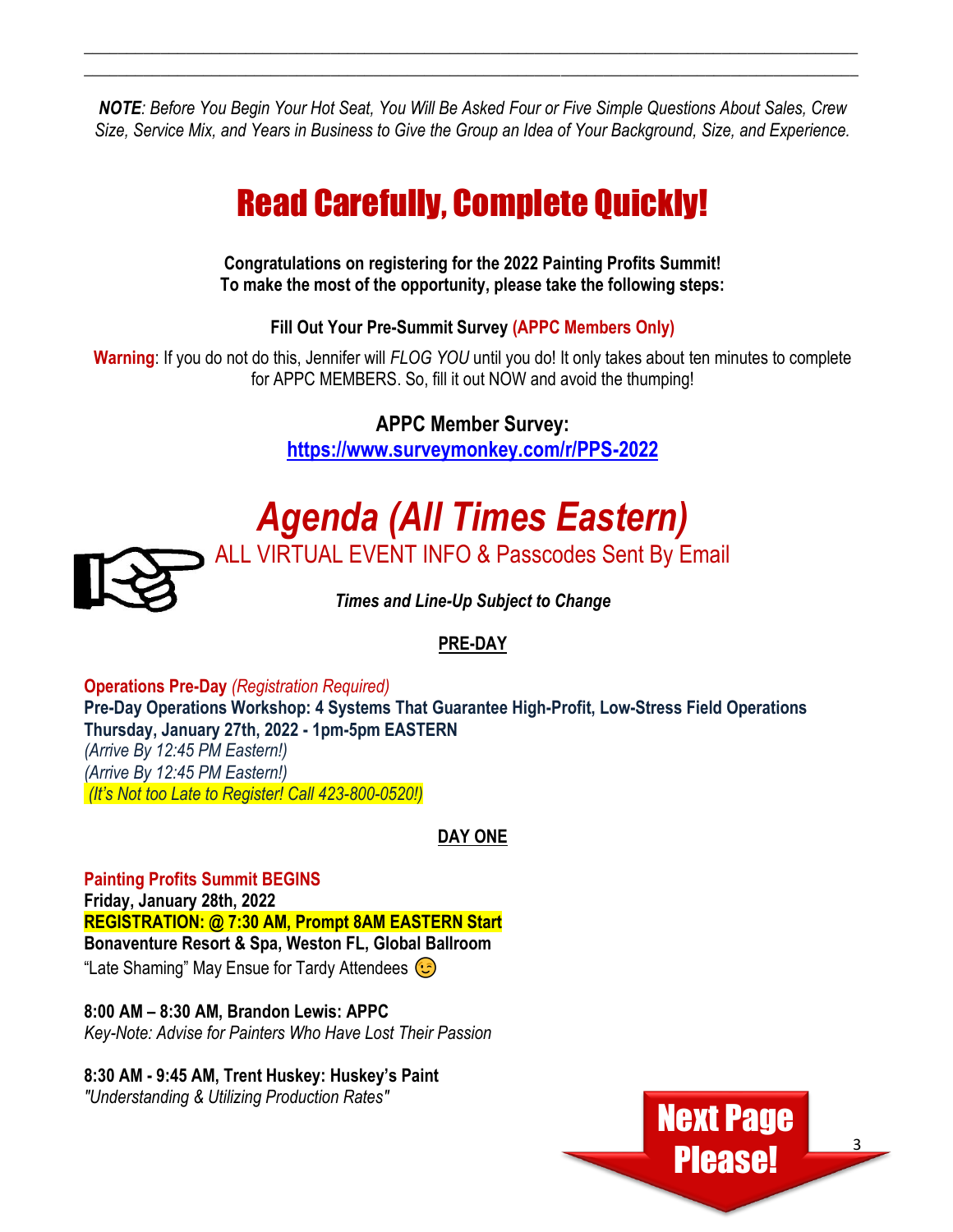#### **9:45 AM - 10:05 AM, BREAK with Exhibitors**

**10:05 AM – 10:45 AM, Dan Woodford: Two Brothers Painting**

*"Our Power for Powerful Change: Making Your World a Better Place"*

### **10:45 AM- 11:30 AM, Royce Parmer: Parmer and Sons Painting**

*"Protecting Your Gross Profits On Every Job"*

### **11:30 - 11:40 AM, Brandon Lewis**

*Hot Seat & Lunch Instructions* 

**DAY TWO**

### **(We'll Start Promptly at 8AM, Arrive at 7:50 AM to Settle in) ALL VIRTUAL EVENT Links & Passcodes Sent By EMAIL**

**8:00 AM – 8:40 AM, Jeremy Barton: Barcos Painting** *"Using Automation to Reduce Overhead"*

**8:40 AM - 9:20 AM, Mario Meza: Fine Paint**

*"How I saved \$230,000 in One Year"*

**9:20 AM – 9:35, Break with Exhibitors**

**9:35 AM – 10:35 AM, Various Owners**

*\$1.5 Million Dollar Panel*

### **10:35 AM – 11:20 AM, Ray & Tonya Orist: R&J Painting**

*"Increasing Personal Income in the Labor Shortage"*

**11:20 AM – 12:10 PM, Brandon Lewis- APPC**

*Moving Forward in Your Painting Business with Greater Confidence*

**Hot Seats Wednesday, Feb 2nd - Friday, Feb 4th 1pm-5pm: VIRTUAL TICKET Personalized Owner "Hot Seats" Your Day Assigned After Sales Volumes Turned In**